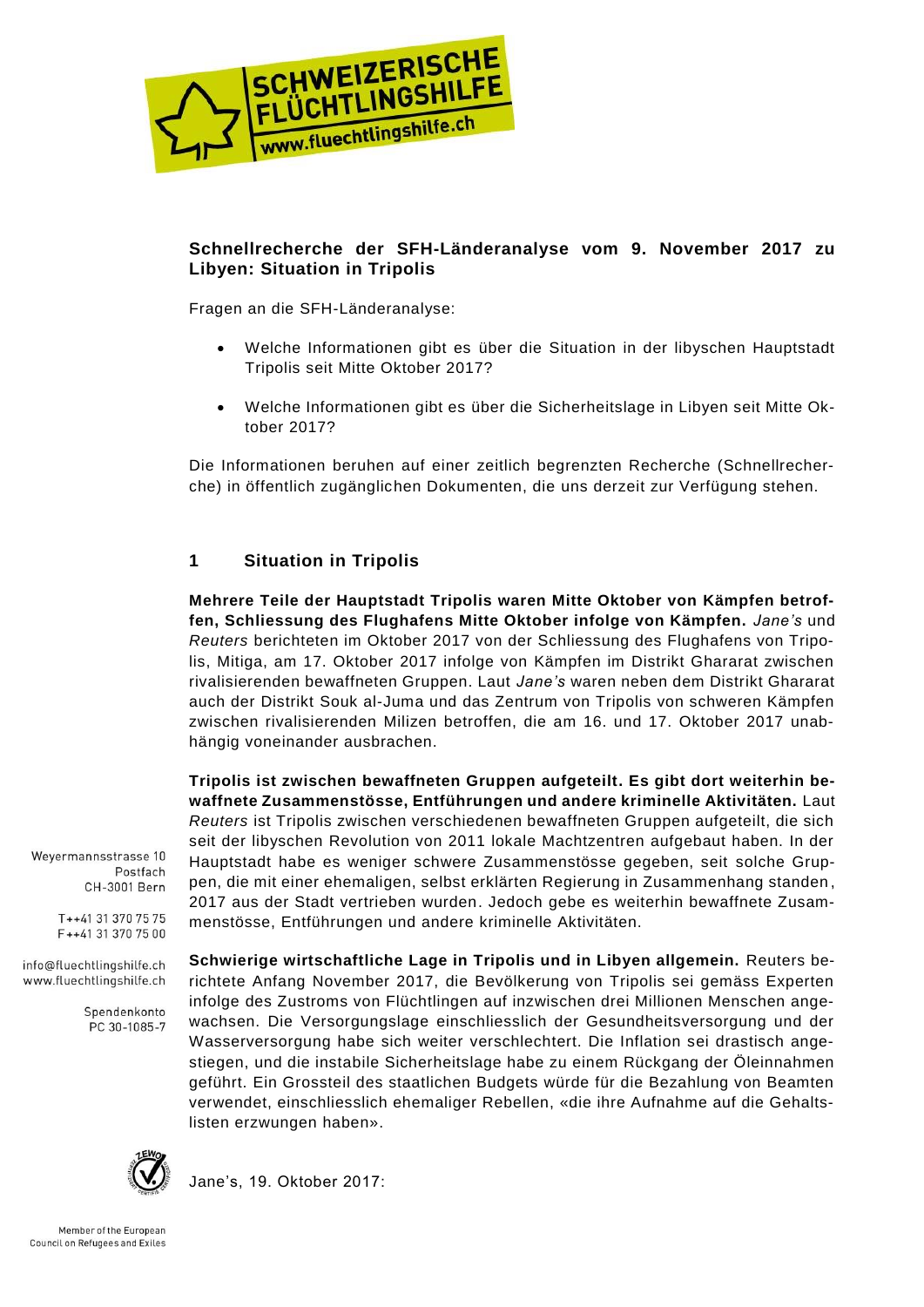

*«In Tripoli, rival militias engaged in unconnected outbreaks of heavy fighting on 16 and 17 October in the city centre, and in the eastern Ghararat and Souk al-Juma districts. The fighting began when a neighbourhood militia from Ghararat attacked Mitiga airport in an apparent attempt to free one of their number from a detention facility at the site. They were beaten off by the RADA Special Deterrence Force which controls the airport, although fire was exchanged within the airport's perimeter. This included at least one rocket-propelled grenade, which killed a senior RADA commander.»* Quelle: Jane's, Localised fighting between rival militias in Libya's capital indicates vulnerability of airport and seaport to collateral damage, 19. Oktober 2017: [www.janes.com/article/75056/localised-fighting-between-rival-militias-in-libya-s-capi](http://www.janes.com/article/75056/localised-fighting-between-rival-militias-in-libya-s-capital-indicates-vulnerability-of-airport-and-seaport-to-collateral-damage)[tal-indicates-vulnerability-of-airport-and-seaport-to-collateral-damage.](http://www.janes.com/article/75056/localised-fighting-between-rival-militias-in-libya-s-capital-indicates-vulnerability-of-airport-and-seaport-to-collateral-damage)

Reuters, 17. Oktober 2017:

*«The Libyan capital's Mitiga airport was evacuated on Tuesday and civilian flights were repeatedly suspended as rival armed groups clashed nearby, officials said. Flights had restarted around midday on Tuesday after being suspended for several hours during the morning and the previous evening, Mitiga spokesman Khaled Abukhrais said. But by late afternoon heavy gunfire resumed and the airport was shut. "Unfortunately the air space has closed again and the airport has been evacuated for the safety and security of passengers and workers, due to renewed clashes," an airport statement said. Mitiga is a military air base near the center of Tripoli that has also hosted civilian flights since the international airport was largely destroyed by fighting in 2014.*

*The clashes began when the Special Deterrence Force (Rada), a group that controls Mitiga and operates as an anti-crime unit aligned with the U.N.-backed government, conducted raids in the nearby neighborhood of Ghrarat. Rada spokesman Ahmed Bin Salem said the group targeted in the raids had tried to attack the airport area after a wanted drug dealer had been killed when he fired on a Rada patrol. "The area of Ghrarat is now under the control of our forces and it's being treated as military zone so we can clear any resistance," Bin Salem said. One member of Rada had been killed and two wounded, and there were several casualties among their opponents, he said.*

*Tripoli is split among various armed groups that have built local power bases since Libya's 2011 revolution. There have been fewer heavy confrontations in the capital since groups linked to a previous, self-declared government were pushed out of the city earlier this year, but armed skirmishes, kidnapping and other criminal activity are still common.»* Quelle: Fighting in Libyan capital closes airport, 17. Oktober 2017:

[www.reuters.com/article/us-libya-security/fighting-in-libyan-capital-closes-airport-i](http://www.reuters.com/article/us-libya-security/fighting-in-libyan-capital-closes-airport-idUSKBN1CM1Q5)[dUSKBN1CM1Q5.](http://www.reuters.com/article/us-libya-security/fighting-in-libyan-capital-closes-airport-idUSKBN1CM1Q5)

Reuters, 4. November 2017:

*«Die Bürger der libyschen Hauptstadt Tripolis sind nach sechs Jahren Bürgerkrieg*  einiges gewohnt, doch die jüngste Krise stellt sie auf eine harte Probe. Viele Haus*halte der Millionenstadt sind ohne fliessendes Wasser, seit die Stadtverwaltung*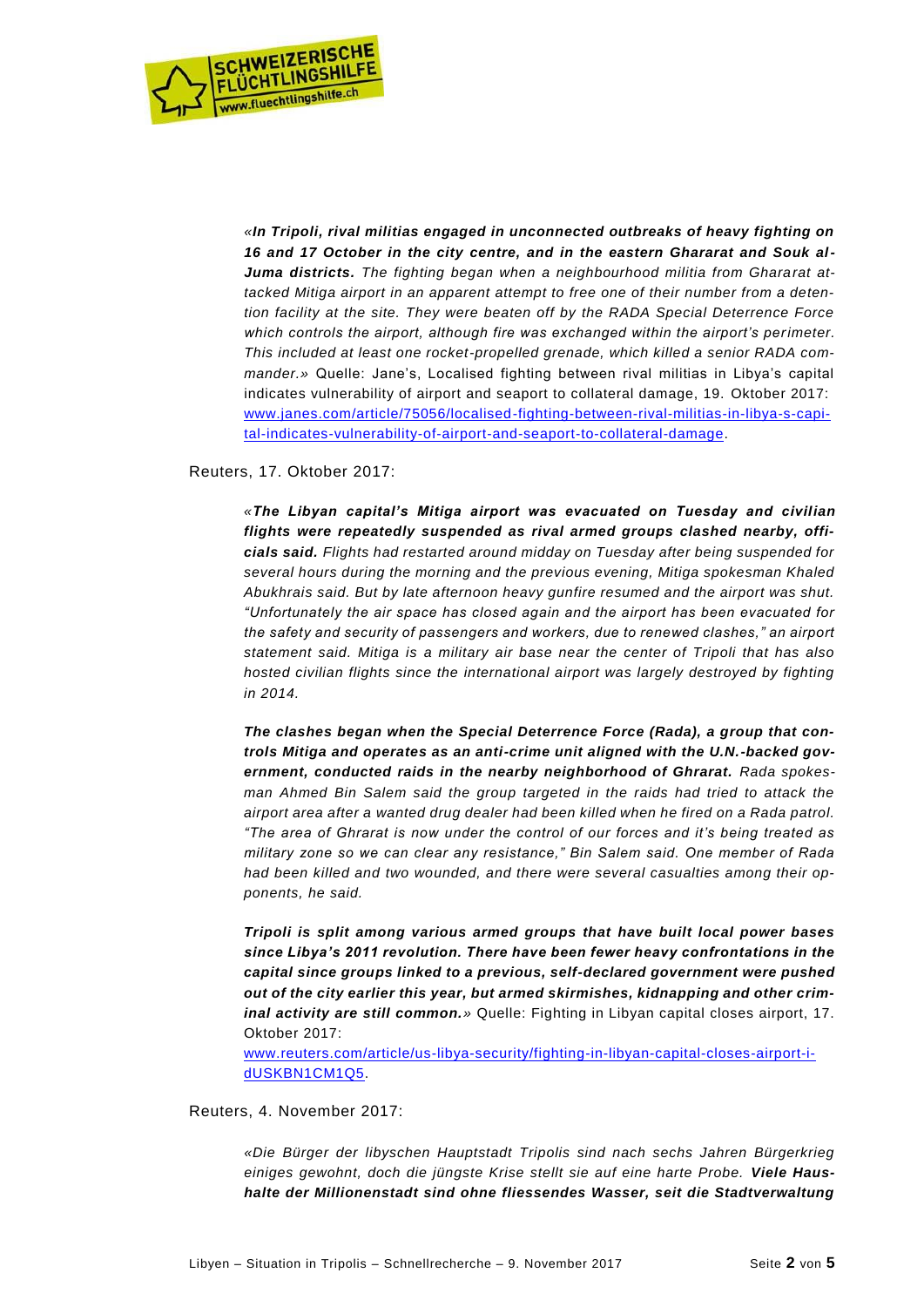

*kürzlich die Versorgung unterbrach, um das seit Jahren vernachlässigte Leitungssystem zu flicken. Ein Sabotageakt von Rebellen verschärfte das Problem noch, so dass viele Bürger zur Selbsthilfe griffen: Auf der verzweifelten Suche nach Grundwasser bohren sie überall in der Stadt die Gehsteige auf. (…)*

*Die Bevölkerung von Tripolis ist durch den Zustrom von Flüchtlingen in den vergangenen Jahren stark angewachsen. Experten gehen davon aus, dass inzwischen rund drei Millionen Menschen hier leben. Die Versorgung wird immer schlechter: Das Gesundheitssystem liegt am Boden, die Inflation ist drastisch gestiegen, und der Beginn des neuen Schuljahrs verzögert sich wegen eines Lehrerstreiks seit Wochen. Die Öleinnahmen sind wegen der schlechten Sicherheitslage stark gesunken. Der Staat gibt einen Grossteil seines Geldes für die Bezahlung seiner Beamten aus - darunter viele frühere Rebellen, die ihre Aufnahme auf die Gehaltslisten erzwungen haben.»* Quelle: Reuters, Wasserkrise in Tripolis - Verzweifelte Bürger bohren Brunnen, 4. November 2017: [https://de.reuters.com/article/libyen-wasser-idDEKBN1D01LF.](https://de.reuters.com/article/libyen-wasser-idDEKBN1D01LF)

## **2 Im Oktober 2017 dokumentierte zivile Opfer in Libyen**

**Von den UN im Oktober 2017 dokumentierte zivile Opfer infolge der Kämpfe in Libyen.** Die UN-Unterstützungsmission in Libyen (UNSMIL) hat 38 zivile Opfer – 23 Tote und 15 Verletzte – dokumentiert, die infolge der Kämpfe in Libyen im Oktober 2017 getötet und verletzt worden sind. Die Mehrheit der Betroffenen sind Opfer von Luftanschlägen, die übrigen sind durch explosive Kampfmittelrückstände verletzt oder getötet worden. Betroffen waren die Orte Benghasi, Derna, Kufra, Misrata, Sidi al-Saeh und Tripolis.

UNSMIL, 1. November 2017:

*«From 1 October to 31 October 2017, the United Nations Support Mission in Libya (UNSMIL) documented 38 civilian casualties - 23 deaths and 15 injuries – during the conduct of hostilities across Libya. Victims included 11 men killed and seven injured, three women killed and three injured, and nine children killed (six boys and three girls) and five injured (three girls and two boys). The majority of civilian casualties were caused by airstrikes (12 deaths and seven injuries), and the rest by explosive remnants of war (ERW, six deaths and seven injuries) and gunfire (five deaths and one injury). UNSMIL documented civilian casualties in Benghazi (seven deaths, seven injuries), Derna (seven deaths, seven injuries), Kufra (one injury), Misrata (two deaths), Sidi al-Saeh (Tarhouna, one injury) and Tripoli (one death), as detailed below.*

### *Civilian Casualty Incidents*

*On 4 October, an attack on the Misrata Court Complex claimed by the so-called Islamic*  State (IS), involving the use of explosives and direct gunfire, killed two civilian men *and two security personnel, in addition to the three perpetrators. The two civilian men were shot dead. Another 41 men were injured in the attack, but UNSMIL has not been able to ascertain their civilian status.*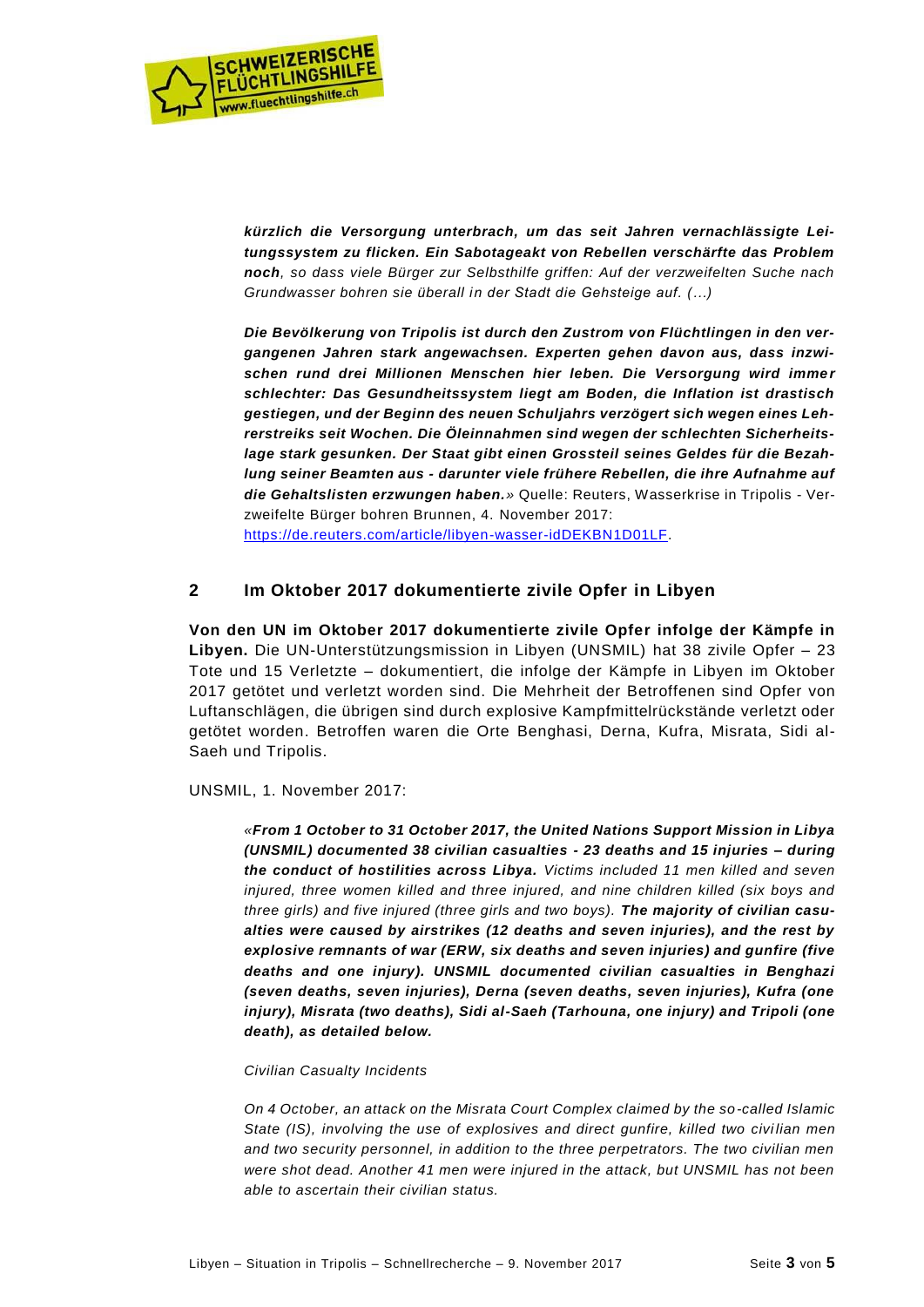

*On 6 October, in Kufra, the body of a Tebu man was found bearing gunshot wounds. The man, who suffers from a mental illness and went missing the day before his body was found, is reported to have inadvertently crossed the "division line" separating the Tebu areas from the Zway areas established following armed clashes between the two communities in recent years.*

*Between 16 and 22 October, in Triopoli, during the armed clashes in al-Ghrarat area, an 81-year-old Sufi imam was killed by gunfire. The clashes were between the Special Deterrence Force (SDF) armed group and members of the al-Mungar family, who were allegedly involved in drug smuggling. The victim was unrelated to the al-Mungar family. Other casualties were reported during the clashes in al-Ghrarat, but UNSMIL was unable to ascertain their civilian status.* 

*On 21 October, in Sidi al-Saeh, a Tawerghan woman IDP sustained multiple gunshot wounds to her legs and shoulder during an attack on the IDP camp by the al-Kani armed group.* 

*On 30 October, in Derna, three women and 9 children (six boys and three girls) we re killed, and another two women, one man, and four children (three girls and one boy) were injured when unidentified aircraft struck a farmhouse in the al-Fataeh area, east of Derna, during a family gathering, reportedly celebrating the arrival of a newbo rn boy. The newborn, his mother and five siblings were among those killed. UNSMIL was unable to ascertain the civilian status of three other casualties in airstrikes carried out on the same night targeting another location south of Derna. According to repo rts, ambulances carrying injured civilians were denied passage at the Martouba and Kirsa checkpoints, where armed men allied to the LNA were stationed.* 

*In terms of ERW, they killed five men and injured six men and one boy in Benghazi, demonstrating the threats posed by landmines and ERW on civilians accessing conflict-affected areas. On 4 October, a 10 year-old-boy was injured by an ERW inside his house in the area of Bousnib in Benghazi. On 16 October 2017, two men, including a Palestinian national, were killed and three others injured in an ERW explosion in Qasr Hamad street. In two separate incidents in the neighbourhood of al-Sabri, on 22 and 24 October, two men, including an Egyptian worker, were killed and three others injured, reportedly while cleaning residences for the first time after the end of hostilities in the area.* 

#### *Civilian Facilities*

*The attack on the Misrata Court Complex on 4 October caused damage to the first and second floors of the building.* 

*During fighting in al-Ghrarat, a 700-year-old Sufi shrine was, reportedly, deliberately destroyed by members of the SDF. On 20 October, the SDF denied its involvement in the destruction of the shrine on its official Facebook page.*

*On 24 October, unknown assailants fired at the gates of the Obari hos pital, without causing damage. (…)*

*Other Casualties*